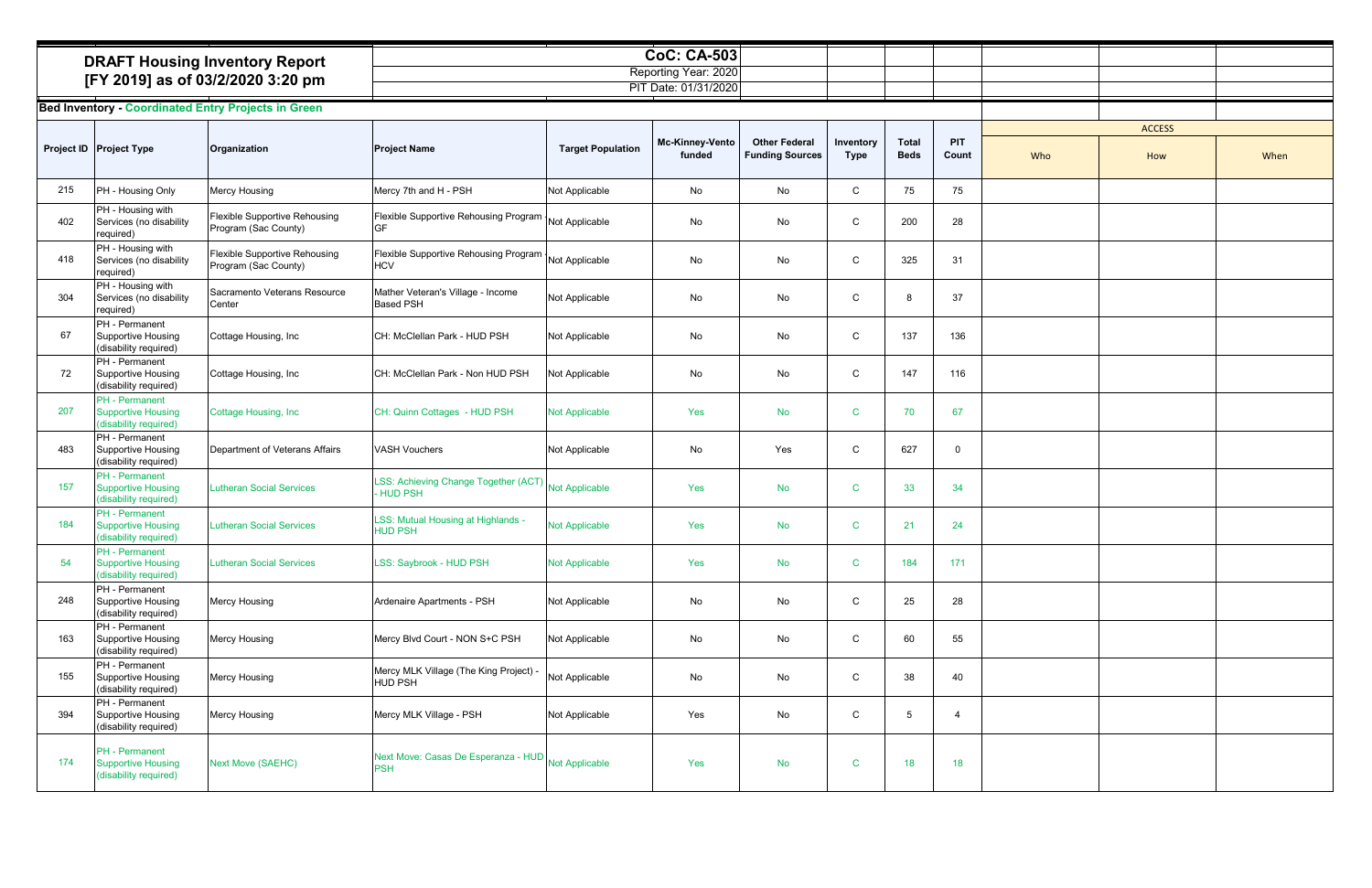| <b>DRAFT Housing Inventory Report</b> | CoC: CA-503          |  |  |
|---------------------------------------|----------------------|--|--|
|                                       | Reporting Year: 2020 |  |  |
| [FY 2019] as of 03/2/2020 3:20 pm     | T Date: 01/31/2020.  |  |  |

|     |                                                                             |                                                                            |                                                         |                          | <b>CoC: CA-503</b>                           |                                                |                          |                             |                     |               |      |
|-----|-----------------------------------------------------------------------------|----------------------------------------------------------------------------|---------------------------------------------------------|--------------------------|----------------------------------------------|------------------------------------------------|--------------------------|-----------------------------|---------------------|---------------|------|
|     |                                                                             | <b>DRAFT Housing Inventory Report</b><br>[FY 2019] as of 03/2/2020 3:20 pm |                                                         |                          | Reporting Year: 2020<br>PIT Date: 01/31/2020 |                                                |                          |                             |                     |               |      |
|     |                                                                             | <b>Bed Inventory - Coordinated Entry Projects in Green</b>                 |                                                         |                          |                                              |                                                |                          |                             |                     |               |      |
|     |                                                                             |                                                                            |                                                         |                          |                                              |                                                |                          |                             |                     | <b>ACCESS</b> |      |
|     | Project ID Project Type                                                     | Organization                                                               | <b>Project Name</b>                                     | <b>Target Population</b> | Mc-Kinney-Vento<br>funded                    | <b>Other Federal</b><br><b>Funding Sources</b> | Inventory<br><b>Type</b> | <b>Total</b><br><b>Beds</b> | PIT<br>Count<br>Who | How           | When |
| 213 | <b>PH</b> - Permanent<br><b>Supportive Housing</b><br>(disability required) | <b>Next Move (SAEHC)</b>                                                   | Next Move: Home At Last - HUD PSH                       | <b>Not Applicable</b>    | Yes                                          | <b>No</b>                                      | C                        | 22                          | 25                  |               |      |
| 275 | PH - Permanent<br><b>Supportive Housing</b><br>(disability required)        | Next Move (SAEHC) - Step Up<br>Sacramento                                  | LSS SUS: Single Adults - PSH                            | <b>Not Applicable</b>    | Yes                                          | <b>No</b>                                      | $\mathbf C$              | 44                          | 43                  |               |      |
| 277 | PH - Permanent<br><b>Supportive Housing</b><br>(disability required)        | Next Move (SAEHC) - Step Up<br>Sacramento                                  | <b>LSS SUS: TAY Families - PSH</b>                      | <b>Not Applicable</b>    | Yes                                          | <b>No</b>                                      | $\mathbf C$              | 30                          | 37                  |               |      |
| 278 | <b>PH</b> - Permanent<br><b>Supportive Housing</b><br>(disability required) | Next Move (SAEHC) - Step Up<br>Sacramento                                  | Next Move SUS: Adult Families - PSH                     | <b>Not Applicable</b>    | Yes                                          | <b>No</b>                                      | $\mathbf C$              | 73                          | 67                  |               |      |
| 314 | PH - Permanent<br>Supportive Housing<br>(disability required)               | Next Move (SAEHC) - Step Up<br>Sacramento                                  | Next Move SUS: Omega Collaboration<br>PSH               | Not Applicable           | Yes                                          | No                                             | C                        | 3                           | 35                  |               |      |
| 279 | <b>PH</b> - Permanent<br><b>Supportive Housing</b><br>(disability required) | Next Move (SAEHC) - Step Up<br>Sacramento                                  | Next Move SUS: Seniors - PSH                            | <b>Not Applicable</b>    | Yes                                          | No                                             | C                        | 40                          | 32                  |               |      |
| 305 | PH - Permanent<br><b>Supportive Housing</b><br>(disability required)        | Next Move (SAEHC) - Step Up<br>Sacramento                                  | <b>Next Move SUS: Single Adults</b><br>(Overflow) - PSH | <b>Not Applicable</b>    | Yes                                          | <b>No</b>                                      | $\mathbf C$              | -6                          | 11                  |               |      |
| 274 | PH - Permanent<br><b>Supportive Housing</b><br>(disability required)        | Next Move (SAEHC) - Step Up<br>Sacramento                                  | Wind SUS: Single TAY - PSH                              | Not Applicable           | Yes                                          | No                                             | $\mathbf{C}$             | 12 <sup>°</sup>             | 11                  |               |      |
| 387 | PH - Permanent<br><b>Supportive Housing</b><br>(disability required)        | Sacramento Self Help Housing                                               | SSHH: Building Community - PSH                          | <b>Not Applicable</b>    | Yes                                          | No                                             | $\mathbf C$              | 50                          | 52                  |               |      |
| 111 | PH - Permanent<br><b>Supportive Housing</b><br>(disability required)        | <b>Sacramento Self Help Housing</b>                                        | SSHH: Friendship Expansion - HUD<br><b>PSH</b>          | <b>Not Applicable</b>    | Yes                                          | No                                             | $\mathbf C$              | 40                          | 94                  |               |      |
| 153 | <b>PH</b> - Permanent<br><b>Supportive Housing</b><br>(disability required) | Sacramento Self Help Housing                                               | SSHH: Friendship Housing - HUD PSH Not Applicable       |                          | Yes                                          | <b>No</b>                                      | $\mathbf C$              | 24                          | 32 <sup>°</sup>     |               |      |
| 273 | PH - Permanent<br><b>Supportive Housing</b><br>(disability required)        | <b>Sacramento Self Help Housing</b>                                        | SSHH: Friendship Housing Community -<br><b>PSH</b>      | <b>Not Applicable</b>    | Yes                                          | No                                             | $\mathbf C$              | 30                          | 6                   |               |      |
| 333 | PH - Permanent<br><b>Supportive Housing</b><br>(disability required)        | <b>Sacramento Self Help Housing</b>                                        | SSHH: New Community - HUD PSH                           | <b>Not Applicable</b>    | Yes                                          | <b>No</b>                                      | $\mathbf C$              | 60                          | 64                  |               |      |
| 302 | PH - Permanent<br><b>Supportive Housing</b><br>(disability required)        | <b>Sacramento Veterans Resource</b><br>Center                              | Mather Veteran's Village - HUD CoC<br><b>PSH</b>        | Not Applicable           | Yes                                          | No                                             | $\mathbf C$              | 25                          | 21                  |               |      |
| 303 | PH - Permanent<br>Supportive Housing<br>(disability required)               | Sacramento Veterans Resource<br>Center                                     | Mather Veteran's Village - HUD VASH<br><b>PSH</b>       | Not Applicable           | No                                           | Yes                                            | С                        | 25                          | 68                  |               |      |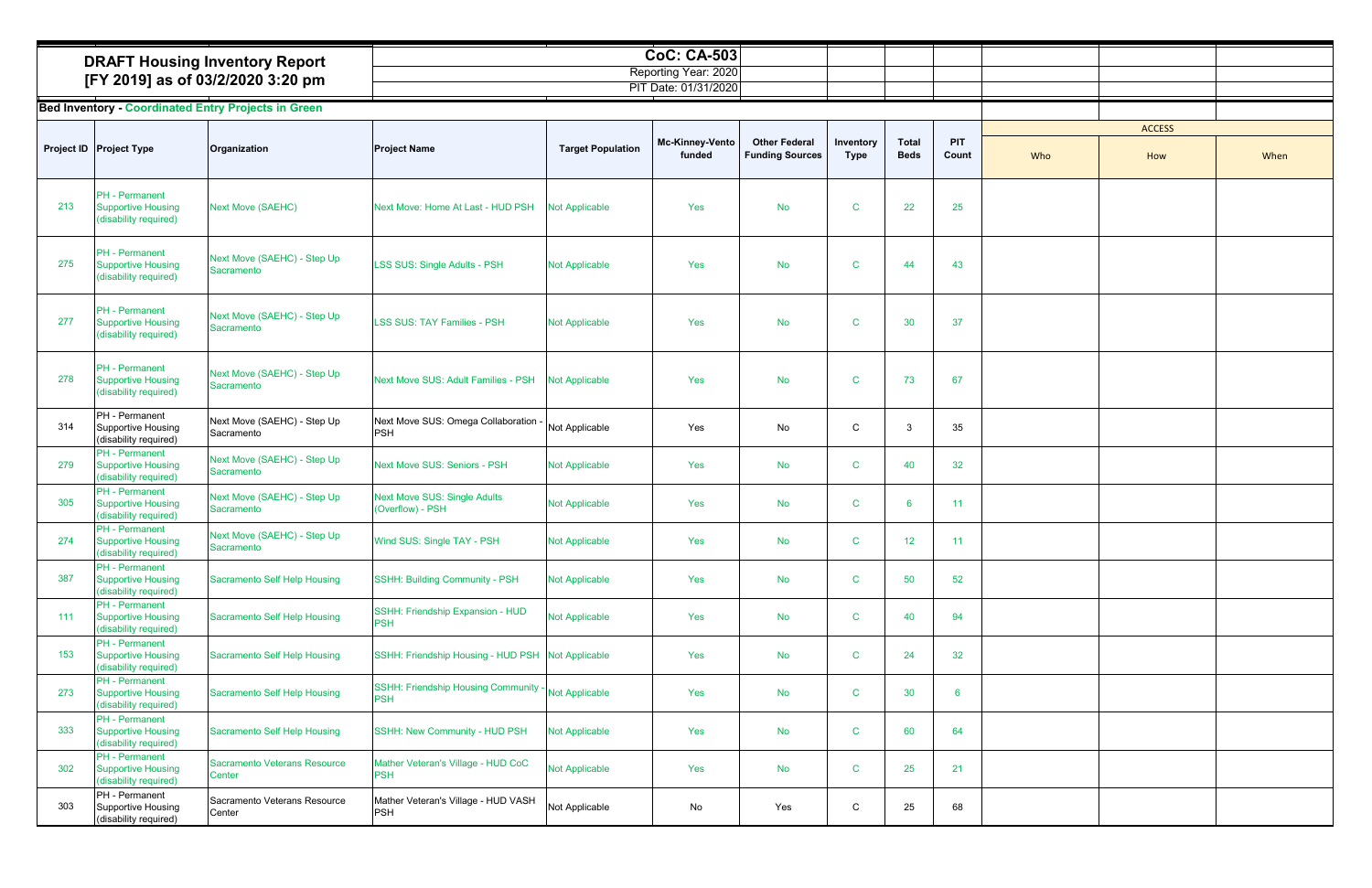| <b>DRAFT Housing Inventory Report</b> | <b>CoC: CA-503</b>   |  |
|---------------------------------------|----------------------|--|
|                                       | Reporting Year: 2020 |  |
| [FY 2019] as of 03/2/2020 3:20 pm     | PIT Date: 01/31/2020 |  |

|     |                                                                      | <b>DRAFT Housing Inventory Report</b>                      |                                                                                             |                          | <b>CoC: CA-503</b>                           |                                                |                          |                             |                |     |               |      |
|-----|----------------------------------------------------------------------|------------------------------------------------------------|---------------------------------------------------------------------------------------------|--------------------------|----------------------------------------------|------------------------------------------------|--------------------------|-----------------------------|----------------|-----|---------------|------|
|     |                                                                      | [FY 2019] as of 03/2/2020 3:20 pm                          |                                                                                             |                          | Reporting Year: 2020<br>PIT Date: 01/31/2020 |                                                |                          |                             |                |     |               |      |
|     |                                                                      | <b>Bed Inventory - Coordinated Entry Projects in Green</b> |                                                                                             |                          |                                              |                                                |                          |                             |                |     |               |      |
|     |                                                                      |                                                            |                                                                                             |                          |                                              |                                                |                          |                             |                |     | <b>ACCESS</b> |      |
|     | Project ID Project Type                                              | Organization                                               | <b>Project Name</b>                                                                         | <b>Target Population</b> | <b>Mc-Kinney-Vento</b><br>funded             | <b>Other Federal</b><br><b>Funding Sources</b> | Inventory<br><b>Type</b> | <b>Total</b><br><b>Beds</b> | PIT<br>Count   | Who | How           | When |
| 36  | PH - Permanent<br>Supportive Housing<br>(disability required)        | SHRA - Shelter Plus Care                                   | SHRA Shelter Plus Care - HUD TRA<br>PSH                                                     | Not Applicable           | Yes                                          | No                                             | C                        | 783                         | 761            |     |               |      |
| 172 | PH - Permanent<br><b>Supportive Housing</b><br>(disability required) | SHRA - Shelter Plus Care                                   | SHRA: Mercy Blvd Court (Budget Inn) -<br>HUD PSH                                            | Not Applicable           | Yes                                          | No                                             | C                        | 14                          | 16             |     |               |      |
| 167 | PH - Permanent<br>Supportive Housing<br>(disability required)        | SHRA - Shelter Plus Care                                   | SHRA: Shasta Hotel - HUD SRA PSH                                                            | Not Applicable           | Yes                                          | No                                             | C                        | 18                          | 19             |     |               |      |
| 193 | PH - Permanent<br>Supportive Housing<br>(disability required)        | TLCS, Inc.                                                 | TLCS: Co-Ops - PSH                                                                          | Not Applicable           | No                                           | No                                             | C                        | 16                          | 39             |     |               |      |
| 208 | PH - Permanent<br>Supportive Housing<br>(disability required)        | TLCS, Inc.                                                 | TLCS: Hotel Berry - PSH                                                                     | Not Applicable           | No                                           | No                                             | C                        | 10                          | 9              |     |               |      |
| 329 | PH - Permanent<br><b>Supportive Housing</b><br>(disability required) | TLCS, Inc.                                                 | <b>TLCS: New Direction Permanent</b><br>Housing Program - HUD PSH                           | Not Applicable           | Yes                                          | No                                             | C                        | 64                          | 64             |     |               |      |
| 509 | PH - Permanent<br>Supportive Housing<br>(disability required)        | TLCS, Inc.                                                 | TLCS: PPHP (PACT Perm Housing<br>Program) - Expansion 2018 - HUD PSH                        | Not Applicable           | Yes                                          | No                                             | ${\rm C}$                | $20\,$                      | 20             |     |               |      |
| 576 | PH - Permanent<br>Supportive Housing<br>(disability required)        | TLCS, Inc.                                                 | TLCS: PPHP (PACT Perm Housing<br>Program) - Expansion II 2019 - HUD<br>PSH                  | Not Applicable           | Yes                                          | No                                             | C                        | 20                          | $\Omega$       |     |               |      |
| 86  | <b>PH</b> - Permanent<br>Supportive Housing<br>(disability required) | TLCS, Inc.                                                 | TLCS: PPHP (PACT Perm Housing<br>Program) - Legacy - HUD PSH                                | Not Applicable           | Yes                                          | No                                             | C                        | 39                          | 37             |     |               |      |
| 13  | PH - Permanent<br>Supportive Housing<br>(disability required)        | TLCS, Inc.                                                 | TLCS: WORK (Widening Opportunities<br>for Rehabilitation and Knowledge) -<br><b>HUD PSH</b> | Not Applicable           | Yes                                          | No                                             | $\mathsf{C}$             | 49                          | 45             |     |               |      |
| 377 | PH - Permanent<br>Supportive Housing<br>(disability required)        | Turning Point Community Programs                           | TPCP: Mutual Housing at the<br>Highlands - PSH                                              | Not Applicable           | No                                           | No                                             | C                        | 33                          | 27             |     |               |      |
| 373 | PH - Permanent<br>Supportive Housing<br>(disability required)        | <b>Turning Point Community Programs</b>                    | TPCP: Pathways to Success Scattered<br>Site - PSH                                           | Not Applicable           | No                                           | No                                             | C                        | 48                          | 21             |     |               |      |
| 376 | PH - Permanent<br>Supportive Housing<br>(disability required)        | Turning Point Community Programs                           | TPCP: YWCA - PSH                                                                            | Not Applicable           | No                                           | No                                             | C                        | 11                          | $\overline{7}$ |     |               |      |
| 413 | PH - Permanent<br><b>Supportive Housing</b><br>(disability required) | <b>Volunteers Of America</b>                               | <b>ReSTART - PSH</b>                                                                        | <b>Not Applicable</b>    | Yes                                          | No                                             | $\mathsf{C}$             | 163                         | 215            |     |               |      |
| 382 | PH - Rapid Re-Housing                                                | Berkeley Food and Housing Project                          | Roads Home - RRH                                                                            | Not Applicable           | No                                           | Yes                                            | С                        | 25                          | 25             |     |               |      |
| 608 | PH - Rapid Re-Housing                                                | Capitol Park Hotel                                         | Capitol Park Hotel - Re-Housing SSHH<br>(RRH)                                               | Not Applicable           | No                                           | No                                             | C                        | 8                           | 8              |     |               |      |
| 607 | PH - Rapid Re-Housing                                                | <b>Capitol Park Hotel</b>                                  | Capitol Park Hotel - Re-Housing VOA<br>(RRH)                                                | Not Applicable           | No                                           | No                                             | С                        | 29                          | 29             |     |               |      |
| 560 | PH - Rapid Re-Housing                                                | Flexible Supportive Rehousing<br>Program (Sac County)      | Flexible Housing Pool (FHP) - RRH                                                           | Not Applicable           | No                                           | No                                             | C                        |                             |                |     |               |      |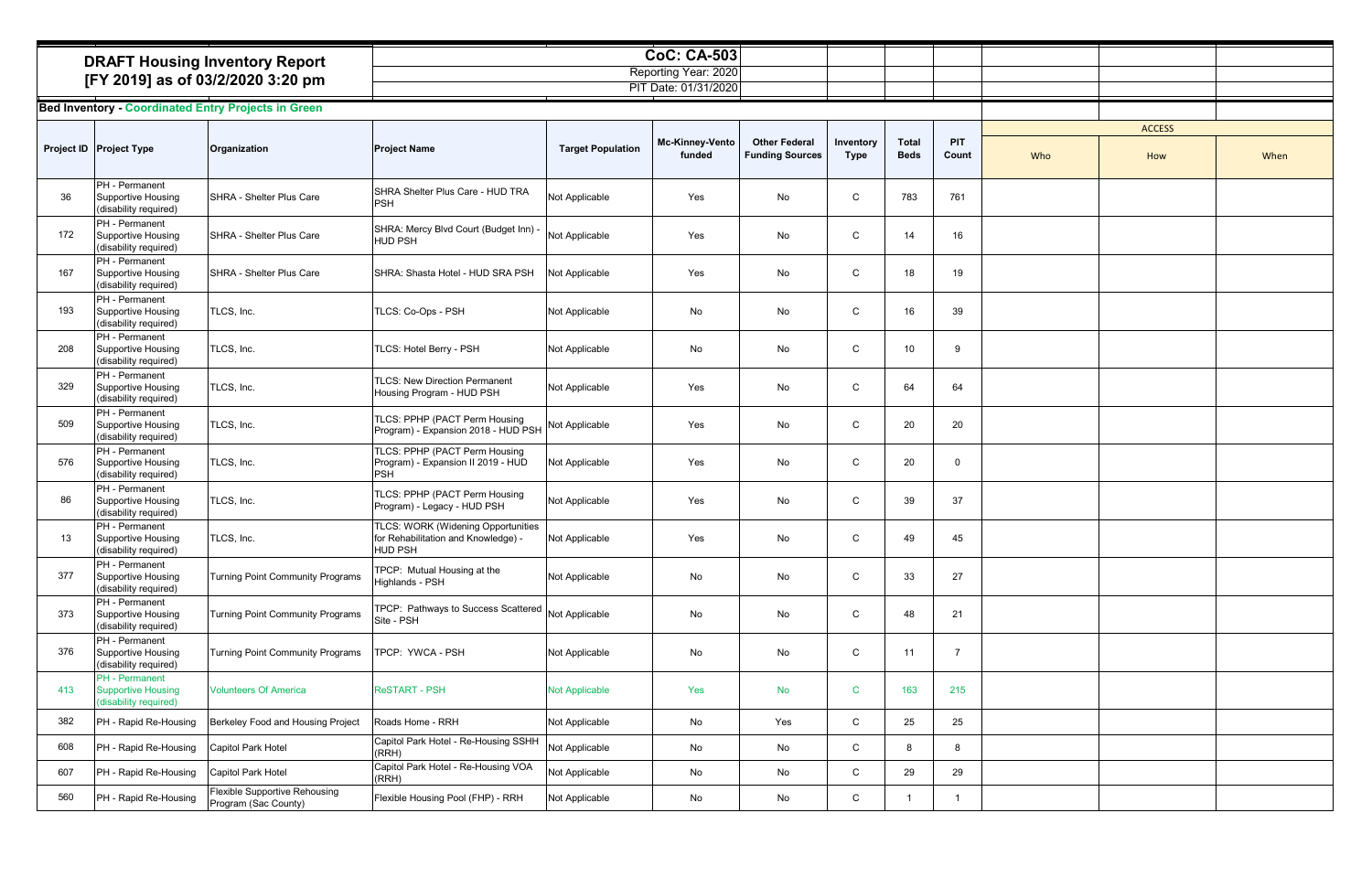| <b>DRAFT Housing Inventory Report</b> | <b>CoC: CA-503</b>   |  |  |  |
|---------------------------------------|----------------------|--|--|--|
|                                       | Reporting Year: 2020 |  |  |  |
| [FY 2019] as of 03/2/2020 3:20 pm     | PIT Date: 01/31/2020 |  |  |  |

|     | <b>DRAFT Housing Inventory Report</b> |                                                                  |                                                              |                          | <b>CoC: CA-503</b><br>Reporting Year: 2020 |                                                |                          |                             |                |     |               |      |
|-----|---------------------------------------|------------------------------------------------------------------|--------------------------------------------------------------|--------------------------|--------------------------------------------|------------------------------------------------|--------------------------|-----------------------------|----------------|-----|---------------|------|
|     |                                       | [FY 2019] as of 03/2/2020 3:20 pm                                |                                                              |                          | PIT Date: 01/31/2020                       |                                                |                          |                             |                |     |               |      |
|     |                                       | <b>Bed Inventory - Coordinated Entry Projects in Green</b>       |                                                              |                          |                                            |                                                |                          |                             |                |     |               |      |
|     |                                       |                                                                  |                                                              |                          |                                            |                                                |                          |                             |                |     | <b>ACCESS</b> |      |
|     | Project ID   Project Type             | Organization                                                     | <b>Project Name</b>                                          | <b>Target Population</b> | <b>Mc-Kinney-Vento</b><br>funded           | <b>Other Federal</b><br><b>Funding Sources</b> | Inventory<br><b>Type</b> | <b>Total</b><br><b>Beds</b> | PIT<br>Count   | Who | How           | When |
| 341 | PH - Rapid Re-Housing                 | <b>Lutheran Social Services</b>                                  | <b>LSS: Connections - HUD RRH</b>                            | <b>Not Applicable</b>    | Yes                                        | <b>No</b>                                      | $\mathbf C$              | 26                          | 26             |     |               |      |
| 283 | PH - Rapid Re-Housing                 | Sacramento County Department of<br>Human Assistance              | <b>HSP - RRH</b>                                             | Not Applicable           | No                                         | No                                             | C                        | 385                         | 385            |     |               |      |
| 286 | PH - Rapid Re-Housing                 | Sacramento Veterans Resource<br>Center                           | Sacramento SSVF - RRH                                        | <b>Not Applicable</b>    | No                                         | Yes                                            | C                        | 18                          | 18             |     |               |      |
| 312 | PH - Rapid Re-Housing                 | Saint John's Program For Real<br>Change                          | Saint John's Independent Housing<br>Partnership - RRH        | Not Applicable           | No                                         | No                                             | C                        | 14                          | 14             |     |               |      |
| 440 | PH - Rapid Re-Housing                 | <b>TLCS &amp; Wind Youth - Possibilities</b>                     | Possibilities RRH Component (Joint<br><b>RRH/TH Program)</b> | <b>Not Applicable</b>    | Yes                                        | <b>No</b>                                      | C                        | -1                          |                |     |               |      |
| 428 | PH - Rapid Re-Housing                 | <b>Volunteers Of America</b>                                     | <b>Bringing Families Home - RRH</b>                          | <b>Not Applicable</b>    | <b>No</b>                                  | <b>No</b>                                      | <sub>C</sub>             | 95                          | 95             |     |               |      |
| 256 | PH - Rapid Re-Housing                 | <b>Volunteers Of America</b>                                     | City ESG RRH - Sacramento                                    | <b>Not Applicable</b>    | Yes                                        | <b>No</b>                                      | $\mathbf C$              | 18                          | 18             |     |               |      |
| 315 | PH - Rapid Re-Housing                 | <b>Volunteers Of America</b>                                     | County ESG RRH - Sacramento                                  | <b>Not Applicable</b>    | Yes                                        | No                                             | C                        | 32                          | 32             |     |               |      |
| 378 | PH - Rapid Re-Housing                 | <b>Volunteers Of America</b>                                     | Countywide - State ESG RRH                                   | <b>Not Applicable</b>    | Yes                                        | No                                             | C                        | 14                          | 14             |     |               |      |
| 105 | PH - Rapid Re-Housing                 | <b>Volunteers Of America</b>                                     | <b>VOA: Vet Families Non-HUD RRH</b>                         | <b>Not Applicable</b>    | No                                         | Yes                                            | $\mathbf C$              | 15                          | 17             |     |               |      |
| 328 | PH - Rapid Re-Housing                 | Wind Youth Services & Waking the<br><b>Village Collaboration</b> | Waking the Village: The Doorway for<br><b>Families - RRH</b> | Not Applicable           | Yes                                        | <b>No</b>                                      | $\mathbf C$              | 15                          | 15             |     |               |      |
| 327 | PH - Rapid Re-Housing                 | Wind Youth Services & Waking the<br><b>Village Collaboration</b> | Wind: The Doorway - RRH                                      | <b>Not Applicable</b>    | Yes                                        | <b>No</b>                                      | C                        | 8                           | 8              |     |               |      |
| 503 | <b>Transitional Housing</b>           | Bridges, Inc.                                                    | <b>Bridges SLE - TH</b>                                      | <b>Not Applicable</b>    | <b>No</b>                                  | <b>No</b>                                      | $\mathbf C$              | 84                          | 34             |     |               |      |
| 398 | <b>Transitional Housing</b>           | Sacramento LGBT Community Center                                 | Emergency Housing for Victims of<br>Crime - TH               | Not Applicable           | No                                         | No                                             | C                        | 8                           | 6              |     |               |      |
| 556 | <b>Transitional Housing</b>           | Sacramento Self Help Housing                                     | SSHH: Charlotte House - TH                                   | Not Applicable           | No                                         | No                                             | C                        | 4                           | $\mathbf{3}$   |     |               |      |
| 255 | <b>Transitional Housing</b>           | Sacramento Self Help Housing                                     | SSHH: Grace House - TH                                       | Not Applicable           | No                                         | No                                             | C                        | $5\phantom{.0}$             | $\overline{4}$ |     |               |      |